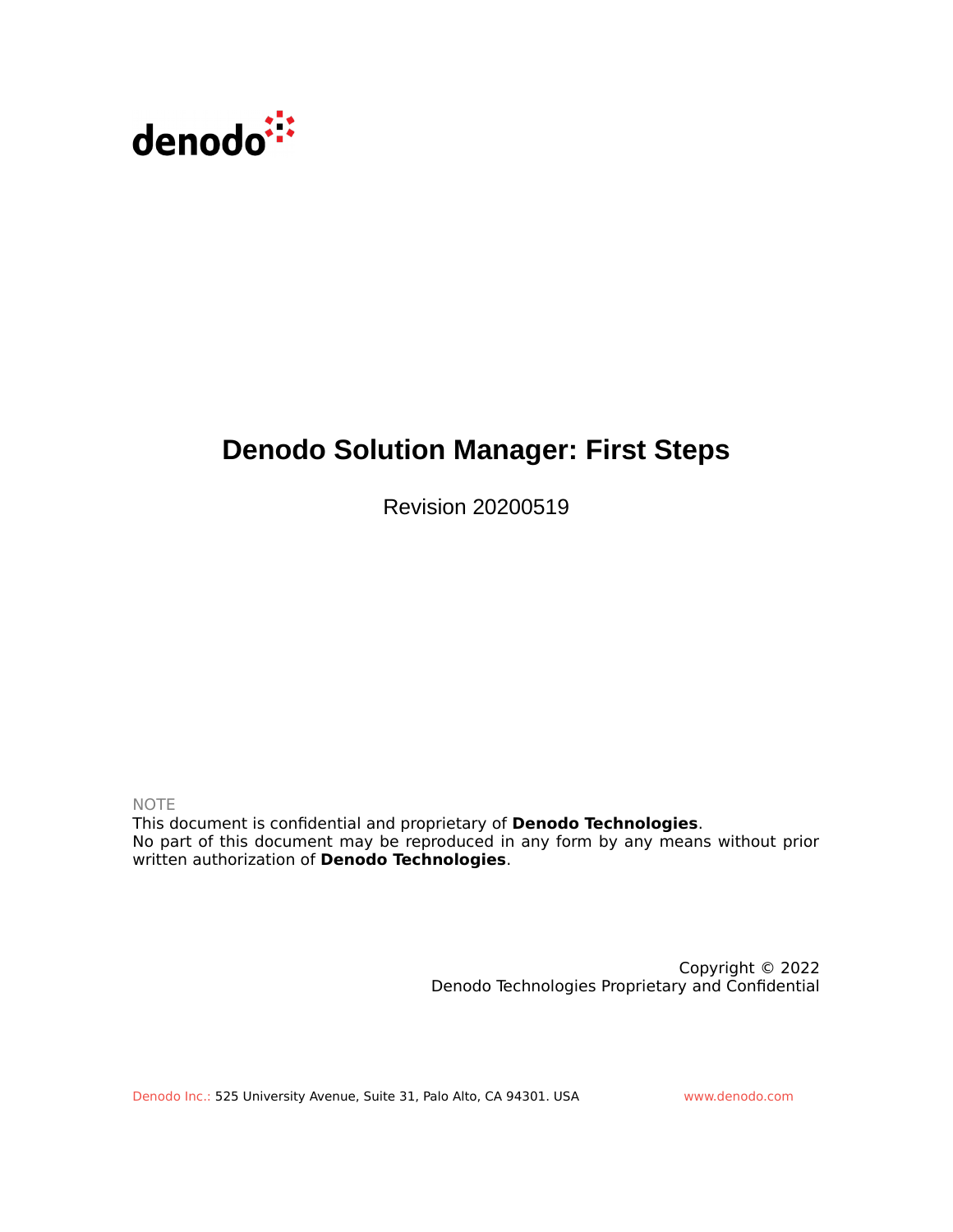

#### **Goal**

Denodo Solution Manager is a tool which can be used to manage Denodo Platform Licenses, manage large Denodo Platform deployments and takes into account requirements of high availability and load balancing.

This article provides a quick start guide for the Solution Manager.

## **Content**

## **Download the Solution Manager Installer**

- 1. Go to **<https://support.denodo.com/>** and log in.
- 2. Click on **Downloads** > **Installers**, select your Denodo Platform version and then download the Solution Manager installer:
	- **denodo-install-solutionmanager-8.0-win64** for Windows x64.
	- **denodo-install-solutionmanager-8.0-linux64** for Linux x64.
- 3. Click on **Downloads** > **Licenses,** select your Denodo Platform version and click on **Actions** > **Get License by email** and the License will be sent by email. You can also download the License directly by clicking on Download SOL License.

Video: [Downloading the Solution Manager Installer and License](https://community.denodo.com/videos/details/Solution%20Manager/Denodo%207.0/Downloading%20the%20Solution%20Manager%20Installer%20and%20License)

## **Installing the Solution Manager**

- 1. Run the installer file as Administrator.
- 2. Accept the license agreement.
- 3. Select the installation type: Default or Custom.
- 4. Set the installation path. Ensure that the installation path does not have empty spaces in it.
- 5. Provide the license file location.
- 6. Select all modules to be installed.
- 7. Review the summary before starting the installation process.

Video: [Installing the Solution Manager](https://community.denodo.com/videos/details/Solution%20Manager/Denodo%207.0/Installing%20the%20Solution%20Manager)

#### **Launching Solution Manager**

- 1. Open the **Denodo Solution Manager Control Center**.
- 2. Click on **Solution Manager** at the top left.
- 3. A list of servers and web tools will be listed.
- 4. Start the following servers:
	- **○ Virtual DataPort Server** (This is for Denodo 7.0 only)
	- **○ License Manager Server.**
	- **○ Solution Manager Server.**
	- **○ Solution Manager Administration Tool.**

Video: [Launching Solution Manager](https://community.denodo.com/videos/details/Solution%20Manager/Denodo%207.0/Launching%20Solution%20Manager)

#### **Creating new Environments**

1. Click on the **Solution Manager Administration Tool** from the **Denodo Solution Manager Control Center**.